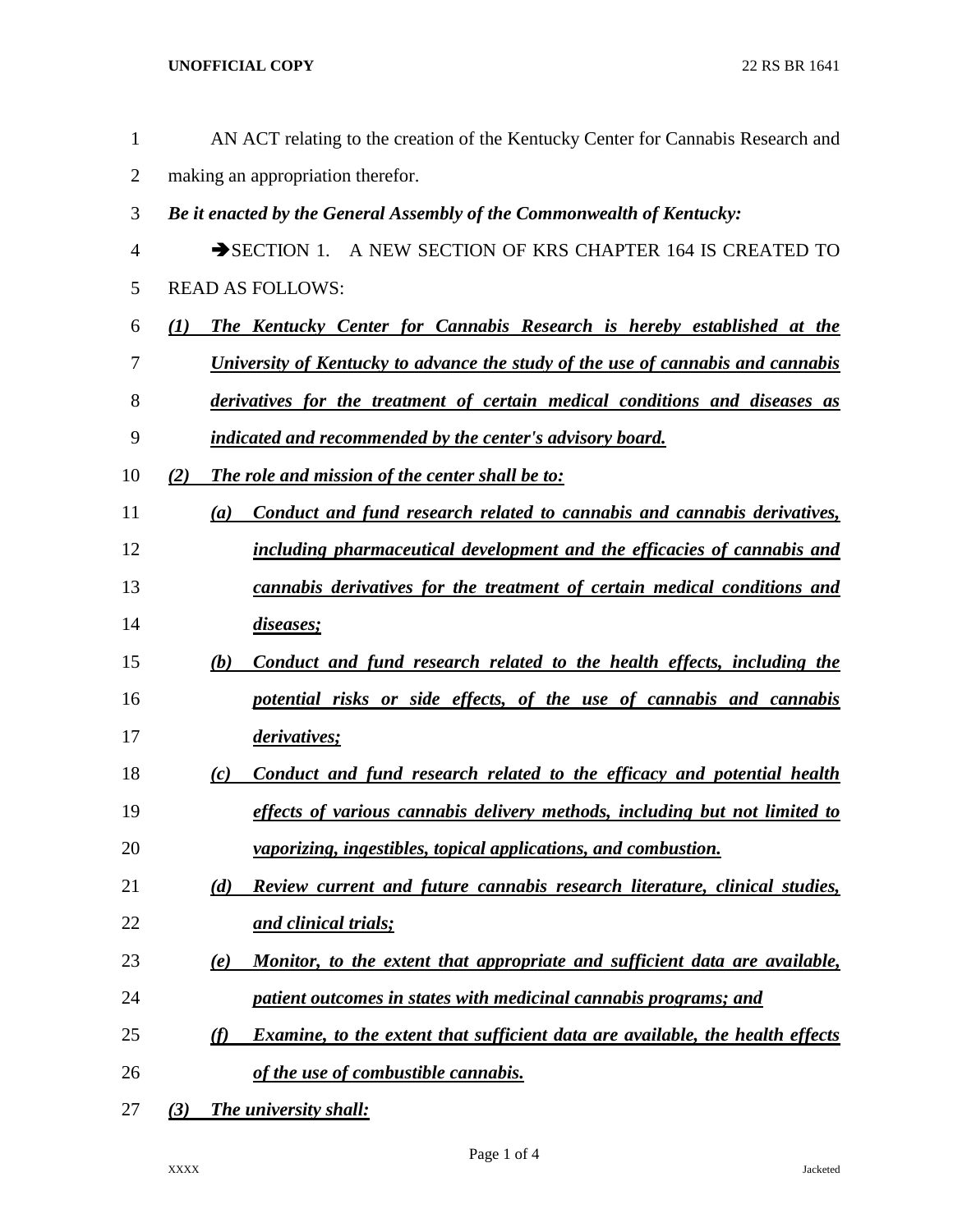## **UNOFFICIAL COPY** 22 RS BR 1641

| $\mathbf{1}$ | (a) | Develop and maintain the center in accordance with its administrative and         |
|--------------|-----|-----------------------------------------------------------------------------------|
| 2            |     | governing regulations related to the formation of multidisciplinary research      |
| 3            |     | <u>centers and institutes;</u>                                                    |
| 4            | (b) | <b>Establish an internal advisory board to oversee the activities, research</b>   |
| 5            |     | agenda, and finances of the center. Members of the advisory board shall be        |
| 6            |     | <i>appointed by the president of the University of Kentucky and may include:</i>  |
| 7            |     | The director of the University of Kentucky Center for Cannabis<br>1.              |
| 8            |     | <b>Research</b> ;                                                                 |
| 9            |     | The director of the University of Kentucky Center on Drug and<br>2.               |
| 10           |     | <b>Alcohol Research;</b>                                                          |
| 11           |     | The dean of the University of Kentucky College of Agriculture, Food<br>3.         |
| 12           |     | <u>and Environment or his or her designee;</u>                                    |
| 13           |     | <b>The dean of the University of Kentucky College of Pharmacy or his or</b><br>4. |
| 14           |     | her designee;                                                                     |
| 15           |     | 5.<br><b>The dean of the University of Kentucky College of Medicine or his or</b> |
| 16           |     | her designee;                                                                     |
| 17           |     | 6.<br>Physicians who are licensed by the Kentucky Board of Medical                |
| 18           |     | Licensure and who are certified by the appropriate board in the                   |
| 19           |     | following specialties:                                                            |
| 20           |     | Oncology;<br>а.                                                                   |
| 21           |     | <b>Pain and addiction medicine;</b><br>b.                                         |
| 22           |     | <b>Neurology</b> ;<br>c.                                                          |
| 23           |     | <b>Psychiatry</b> ; and<br>$\boldsymbol{d}$ .                                     |
| 24           |     | Ophthalmology;<br>е.                                                              |
| 25           |     | Researchers from a college or university that currently conducts<br><u>7.</u>     |
| 26           |     | cannabis research or that receives funds from the center pursuant to              |
| 27           |     | subsection (5) of this section, if any; and                                       |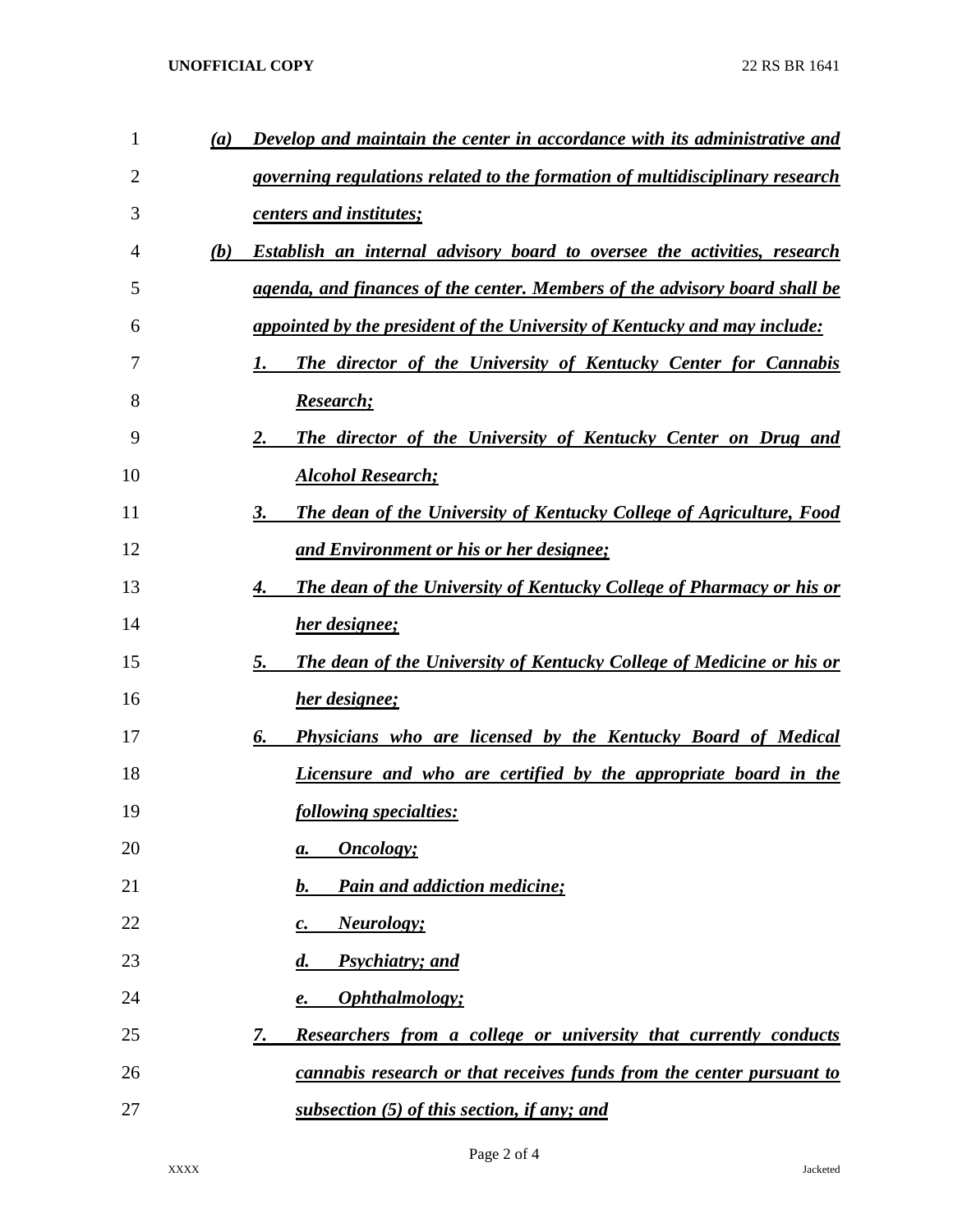| 1              |     |     | 8.<br>Any other individual appointed at the discretion of the president of the   |
|----------------|-----|-----|----------------------------------------------------------------------------------|
| $\overline{2}$ |     |     | <b>University of Kentucky;</b>                                                   |
| 3              |     | (c) | <b>Report to the secretary of the Cabinet for Health and Family Services and</b> |
| 4              |     |     | the Legislative Research Commission by September 1 each year for the             |
| 5              |     |     | preceding fiscal year, outlining the center's activities and expenditures; and   |
| 6              |     | (d) | <b>Ensure that the center complies with subsection (4) of this section.</b>      |
| 7              | (4) |     | <b>The center shall:</b>                                                         |
| 8              |     | (a) | <b>Employ a director and necessary staff;</b>                                    |
| 9              |     | (b) | Seek, accept, and expend gifts, grants, or donations from private or public      |
| 10             |     |     | sources to support the role and mission of the center;                           |
| 11             |     | (c) | Conduct clinical research, clinical studies, and clinical trials as approved by  |
| 12             |     |     | <i>appropriate federal agencies;</i>                                             |
| 13             |     | (d) | Publicly disseminate the research conducted or funded by the center;             |
| 14             |     | (e) | Host an annual cannabis research symposium; and                                  |
| 15             |     | (f) | Notwithstanding any provision of law to the contrary, and upon request           |
| 16             |     |     | from the Cabinet for Health and Family Services, enter into<br>$\boldsymbol{a}$  |
| 17             |     |     | memorandum of understanding with the cabinet for data collected by the           |
| 18             |     |     | center or any researcher associated with or funded by the center.                |
| 19             | (5) | (a) | The center may award research funds to any nonprofit Kentucky-based              |
| 20             |     |     | research entity or any Kentucky institution of higher education and any          |
| 21             |     |     | research entity association with such an institution.                            |
| 22             |     | (b) | If the center awards research funds to any other entity, the center shall use    |
| 23             |     |     | an open, competitive grant application process using national best practices.    |
| 24             |     | (c) | Any entity or institution that receives research funds from the center shall     |
| 25             |     |     | present the results of its research at the center's annual research              |
| 26             |     |     | symposium in the year after the research is concluded and shall, upon            |
| 27             |     |     | request from the center, present an update on any ongoing research at the        |